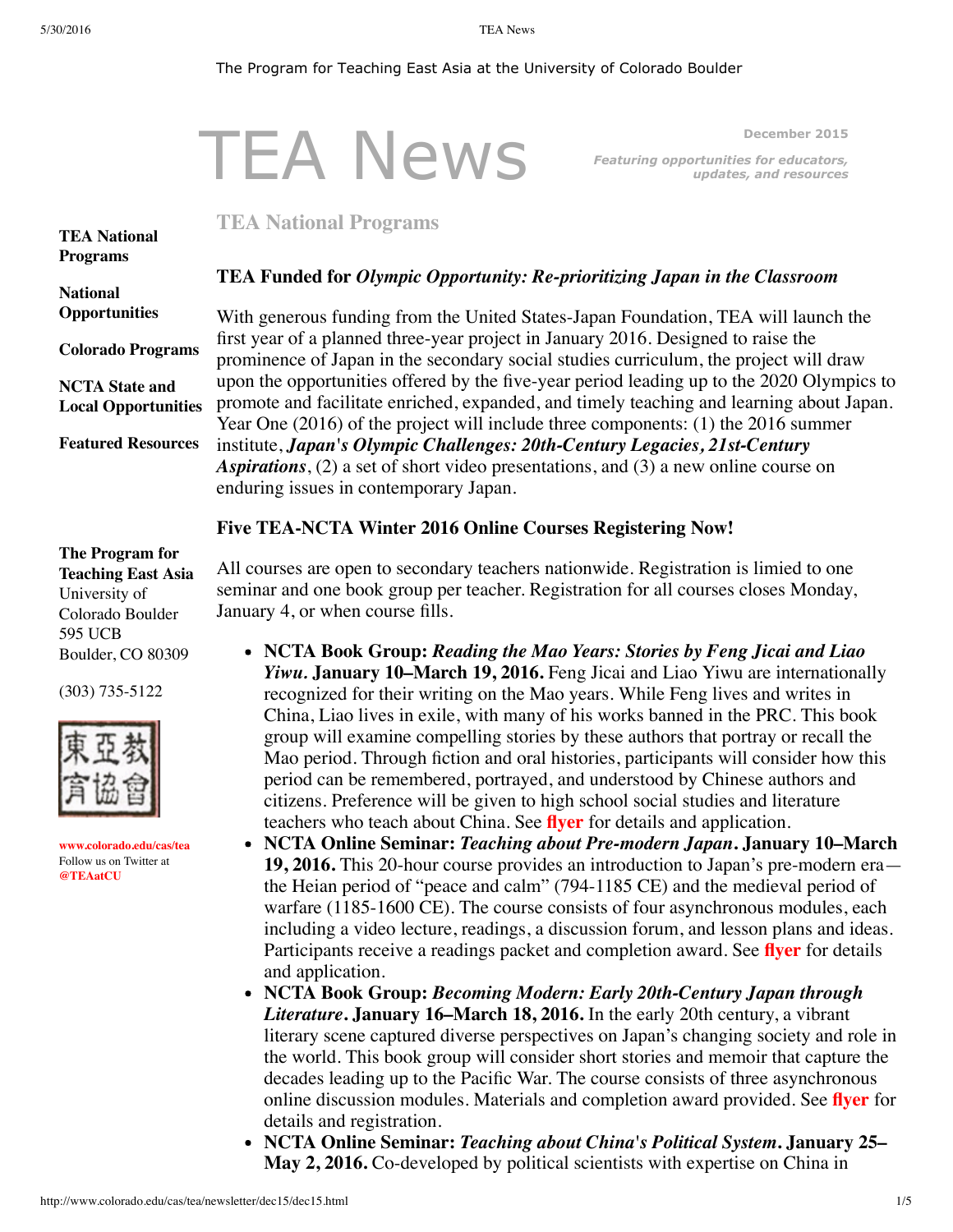5/30/2016 TEA News

consultation with AP Comparative Government teachers, this 25-hour NCTA seminar addresses instructional objectives of teachers who cover contemporary China in their classes. This course will be conducted through five asynchronous modules consisting of video lectures, readings, and a discussion forum. Materials and completion award provided. See **[flyer](http://www.colorado.edu/cas/tea/ncta/downloads/China_Govt_Flyer_Winter-Spring_2016.pdf)** for details and application.

**NCTA Online Seminar:** *Korea in the Modern World.* **January 28–April 13, 2016.** In this 20-hour, four-module online course, participating teachers will examine primary and secondary sources to consider global themes of imperialism and independence, political-economic and nationalist ideologies, and globalization on the development of the Koreas, 1895 to present. Content will address the World History Content Standards and AP World History Course Guidelines. Materials and completion award provided. See **[flyer](http://www.colorado.edu/cas/tea/ncta/downloads/KoreaWS2016flyer.pdf)** for details and application.

# **Save the Date: TEA Offers Two 2016 Summer Institutes!**

TEA will conduct two summer institutes on the CU Boulder campus in July 2016. Look for application information on the TEA **[website](http://www.colorado.edu/cas/tea/)** in mid-December. The institutes are:

- *Japan's Olympic Challenges: 20th-Century Legacies, 21st-Century Aspirations.* **For secondary teachers. July 10-15, 2016. Application deadline: Friday, March 18.** Working with academic and policy specialists, secondary teachers participating in this institute will explore current manifestations of enduring issues that impact contemporary Japanese society, government, global and intra-Asian relations, and Olympic goals and aspirations.
- *Korea's Journey into the 21st Century: Historical Contexts, Contemporary Issues.* **July 24-28, 2016. Application deadline: Friday, March 18.** Presenting authentic voices through Korean narratives and texts, this four-day institute for K-12 teachers.will consider modern and contemporary South Korea's distinct history, geography, intra-peninsular and international relations, and transnational cultural transmissions (e.g., K-pop, film, and design).

# <span id="page-1-0"></span>**National Opportunities**

*Teaching International Justice and the Rule of Law.* **December 9-11, 2015.** Facing History and Ourselves offers this free online workshop examining the prosecutions that took place at the tribunals in Nuremberg and Tokyo after World War II; the workshop will also look at the role of the International Criminal Court. Participants will work at their own pace/convenience but will be expected to spend a minimum of five hours online, including taking part in online discussions with FHAO staff, scholars, and other educators. For more information or to register, visit the FHAO **[website](https://www.facinghistory.org/events/ow2015nat3-teaching-international-justice-and-rule-law)**.

**NCTA National Online Seminar:** *War and Peace: Voices from Japan.* **January 25– April 25, 2016.** This 11-week online seminar offered through the NCTA national coordinating site at the Five College Center for East Asian Studies will explore multiple perspectives related to Japan's wartime experience. Enrollment is limited; early application is encouraged. For more information, visit the FCCEAS **[website](https://www.fivecolleges.edu/fcceas/ncta/national-online)**.

**NCTA Study Tour:** *Voices of Peace and Reconciliation: Messages from Japan to the United States.* **June 28–July 12, 2016 (tentative). Application deadline: Monday, February 1, noon EST.** The NCTA national coordinating site at the Five College Center for East Asian Studies is conducting this study tour for NCTA alumni. The study tour will involve participants in listening to the voices of Japanese people involved in peace and reconciliation activities, visiting related peace sites, and implementing what they learned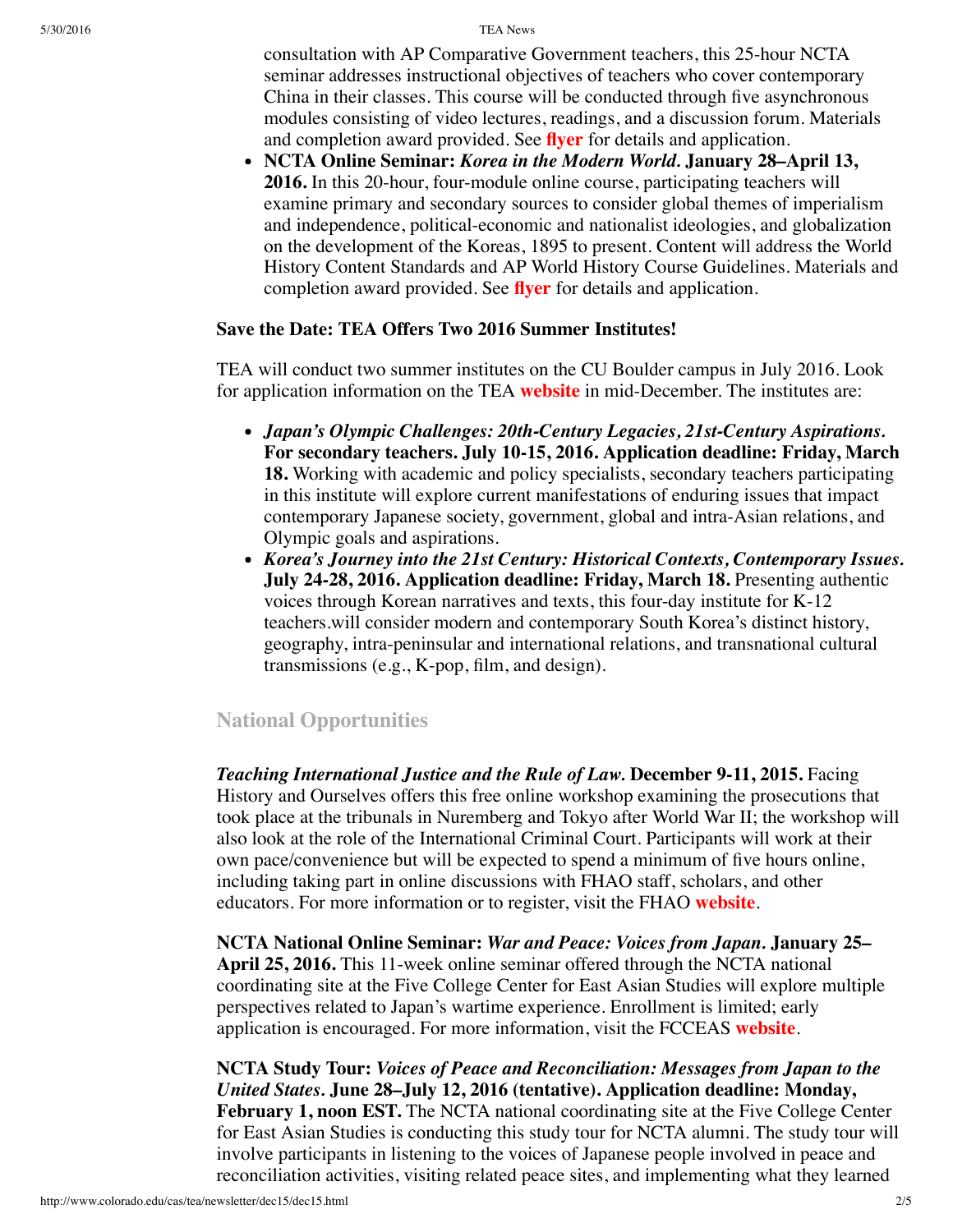in their classrooms. For more information, visit the FCCEAS **[website](https://www.fivecolleges.edu/fcceas/2016-japan-study-tour)**.

**Asia for Educators NCTA Summer Study Tours to China and Japan. Application deadline: Friday, February 5, 2016.** Asia for Educators, Columbia University, is offering two summer 2016 study tours, each traveling to both Japan and China; group 1 will travel June 12-30, while Group 2 will travel July 3-21. Funded by the Freeman Foundation and the Japan Foundation Center for Global Partnership, the study tours are open to teachers who have completed 30 hours in NCTA-sponsored professional programs. Program cost is \$2000. For more information, visit the Asia for Educators **[website](http://www.columbia.edu/itc/eacp/ncta-columbia/studytours/)**.

**Primary Source Summer Institute:** *Exploring Nature and Culture in Japan.* **July 27- 29, 2016. Application deadline: Monday, February 22, 2016.** Primary Source presents this summer institute for K-8 teachers. Through scholar- and teacher-led sessions, participants will explore how Japanese have interacted with the natural world over time. The institute will take place at Showa Boston, a campus featuring a teahouse and Japanese garden. For more information about the institute, costs, and financial supports available, visit Primary Source's **[website](http://www.primarysource.org/for-teachers/courses/exploring-nature-and-culture-in-japan)**.

**NCTA Summer Workshop:** *Teaching East Asian Literature in the High School.* **July 10-15, 2016. Application deadline: Monday, March 7, 2016.** The NCTA coordinating site at the East Asian Studies Center at Indiana University offers this annual summer workshop at which high school teachers interact with scholars to explore the literature and history of China, Japan, and Korea. Experienced world language teachers present classroom strategies. The institute is held on the campus of Indiana University Bloomington. More information and the application are available **[here](http://www.iu.edu/~easc/outreach/educators/literature/index.shtml)**.

**Japan Society Study Tour:** *Paths to Reconciliation and Peace: WWII Survivors Come Together***. July 2–23, 2016; Orientation June 30–July 1. Application deadline: Thursday, March 24, 2016.** This study tour is open to middle and high school teachers, libriarians, and administrators. Participants must demonstrate a firm commitment to foster and sustain education about Japan in their schools. Program cost is \$1,200; application and additional information are available **[here](https://www.japansociety.org/page/programs/education/educators_study_tour)**.

**Keizai Koho Center Study Tour to Japan. June 28-July 7, 2016 (tentative). Application deadline: Thursday, March 31, 2016.** The Keizai Koho Center, in cooperation with the National Association of Japan-America Societies, offers this opportunity for U.S. and Canadian middle or high school social studies teachers. Participants will visit Japanese schools, meet with scholars and experts, visit major Japanese companies, take part in a home stay, and participate in cultural events. For more information about requirements and benefits, as well as an application, visit the Japan-America Society of Pennsylvania **[website](http://www.kkc.or.jp/english/fellowship/fellowships/index.html)**.

### *Previously Announced National Opportunities*

**Applications Now Being Accepted for Fulbright-Hays Seminars Abroad Program. Application deadline: Wednesday, December 9.** The U.S. Department of Education sponsors opportunities for teachers to study abroad during the summer. In 2016, summer programs to Peru, India, and Senegal will be offered. For more information, visit the program **[website](http://www2.ed.gov/programs/iegpssap/sapfacts.html)**.

*Education About Asia* **Seeks Manuscripts on Asia in Advanced Placement and International Baccalaureate Courses. Submission deadline: Monday, January 4, 2016.** The spring 2016 issue of *EAA* will feature a special section on "Asia in Advanced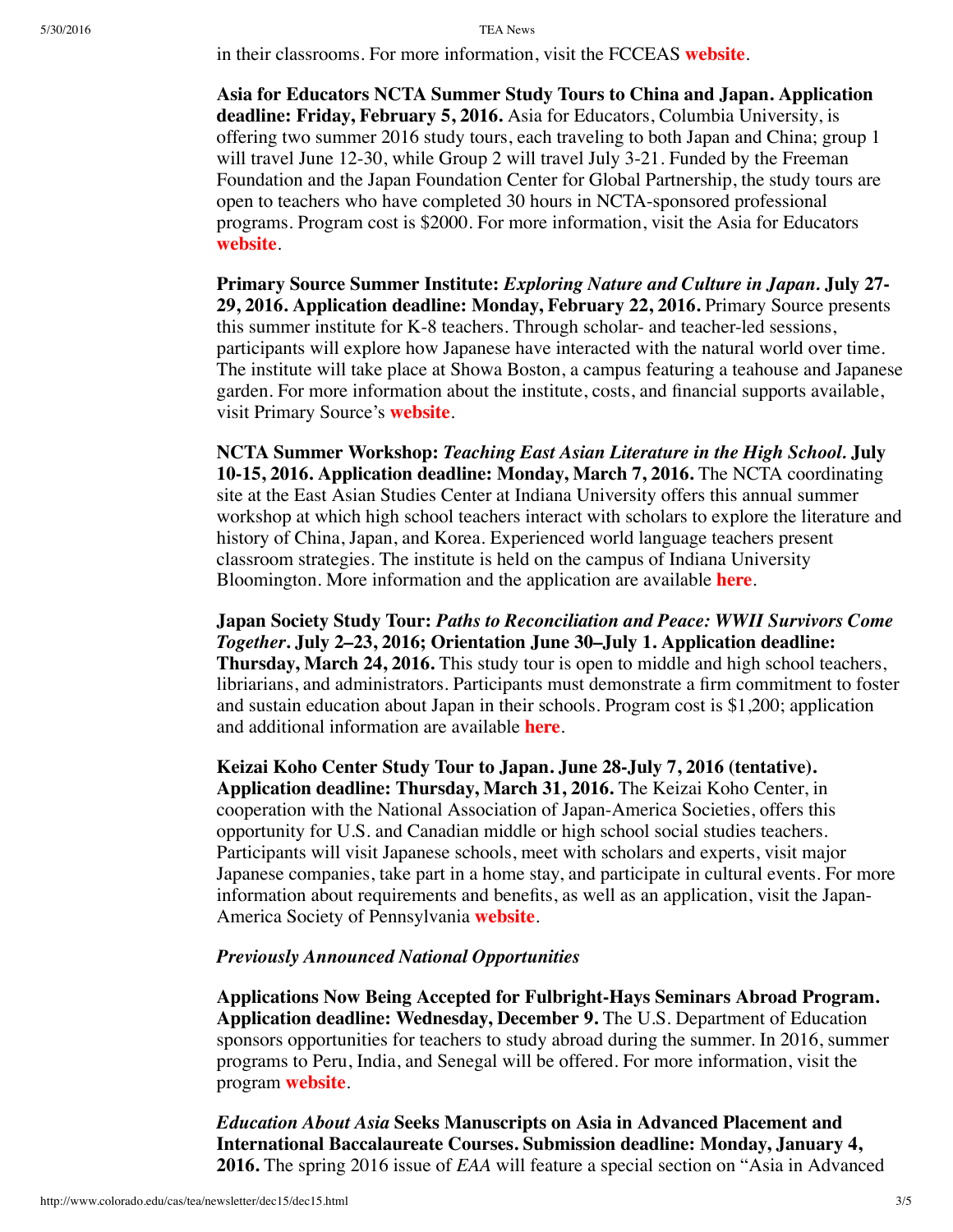Placement, International Baccalaureate, and Undergraduate Honors Courses." AP and IB teachers are encouraged to submit articles about innovative pedagogy they use in their classrooms. For more information, email Lucien Ellington at **[l-ellington@comcast.net](mailto:l-ellington@comcast.net)**.

**Sino-American Bridge for Education and Health: Teach in China Summer 2016. Application deadline: Friday, January 15, 2016.** K-12 teachers of any subject with at least three years of experience can apply to take part in this program. Participants teach from two to four weeks and have one week free to travel and explore Chinese culture. Information and application **[here](http://sabeh.org/summer-2015/)**.

**Elgin Heinz Outstanding Teacher Award. Application deadline: Tuesday, February 2, 2016.** The United States-Japan Foundation established the Elgin Heinz Award to honor precollegiate teachers whose work advances mutual understanding between the United States and Japan. Two awards are given, one in the humanities, the other in Japanese language. For more information, visit the **[award](http://us-jf.org/programs/elgin-heinz-teacher-awards/) page** on the Foundation's website.

**Korea Academy for Educators (KAFE) Summer Institute. July 17-22, 2016.** KAFE and the USC Korea Studies Institute offer this program sponsored by the Korea Foundation. Participants will explore Korean history, culture, and contemporary issues, as well as the experiences of Korean Americans. Applicants should be passionate about learning about Korea and able to develop lessons based on what they learn. Fellowships cover most expenses. For more information, visit the KAFE **[website](http://www.koreaacademy.org/)** or email Daniel Lee at **[daniel@koreaacademy.org](mailto:daniel@koreaacademy.org)**.

**Sejong Writing Competition Now Accepting Entries. Submission Deadline: Monday, February 29, 2016.** The Sejong Cultural Society sponsors an annual competition in which young people in three age groups (age 25 and younger, grade 12 and younger, and grade 8 and younger) write essays in response to Korean literature; they also offer a division in which students grade 12 and younger write poetry in the style of the traditional Korean *sijo*. More information is available on the Society's **[website](http://www.sejongculturalsociety.org/writing/current/index.php)**.

## <span id="page-3-0"></span>**Colorado Programs**

#### *Previously Announced Colorado Programs*

**Lecture on** *Charles Lang Freer and Japanese Ceramics***. Thursday, January 14, 2016, 5:30 – 8:00 pm.** The Japan American Society of Colorado and Asian Art Association of the Denver Art Museum are sponsoring this lecture by Louise Cort, curator of ceramics at the Smithsonian's Freer Gallery of Art and Arthur M. Sackler Gallery. Cort will examine Freer's collecting of Japanese ceramics, looking at successes, pitfalls, and how his work was shaped by the Aesthetic Movement. The lecture will be followed by a reception. Tickets are \$10; register at the JASC **[website](http://www.jascolorado.org/new-events-1/2016/1/14/lecture-charles-lang-freer-and-japanese-ceramics)**.

<span id="page-3-1"></span>**NCTA State and Local Opportunities**

#### **2016 NCTA Seminars from the East Asian Studies Center at Indiana University.**

EASC is offering 33-hour seminars in three locations this spring. The St. Paul, MN, seminar will be led by Richard Bohr and will be held most Mondays from 6-9 p.m. from January 11-March 28. The seminar will meet at Como Park Senior High School. A seminar in New Albany, IN, will be held January 13-April 20; it will meet most